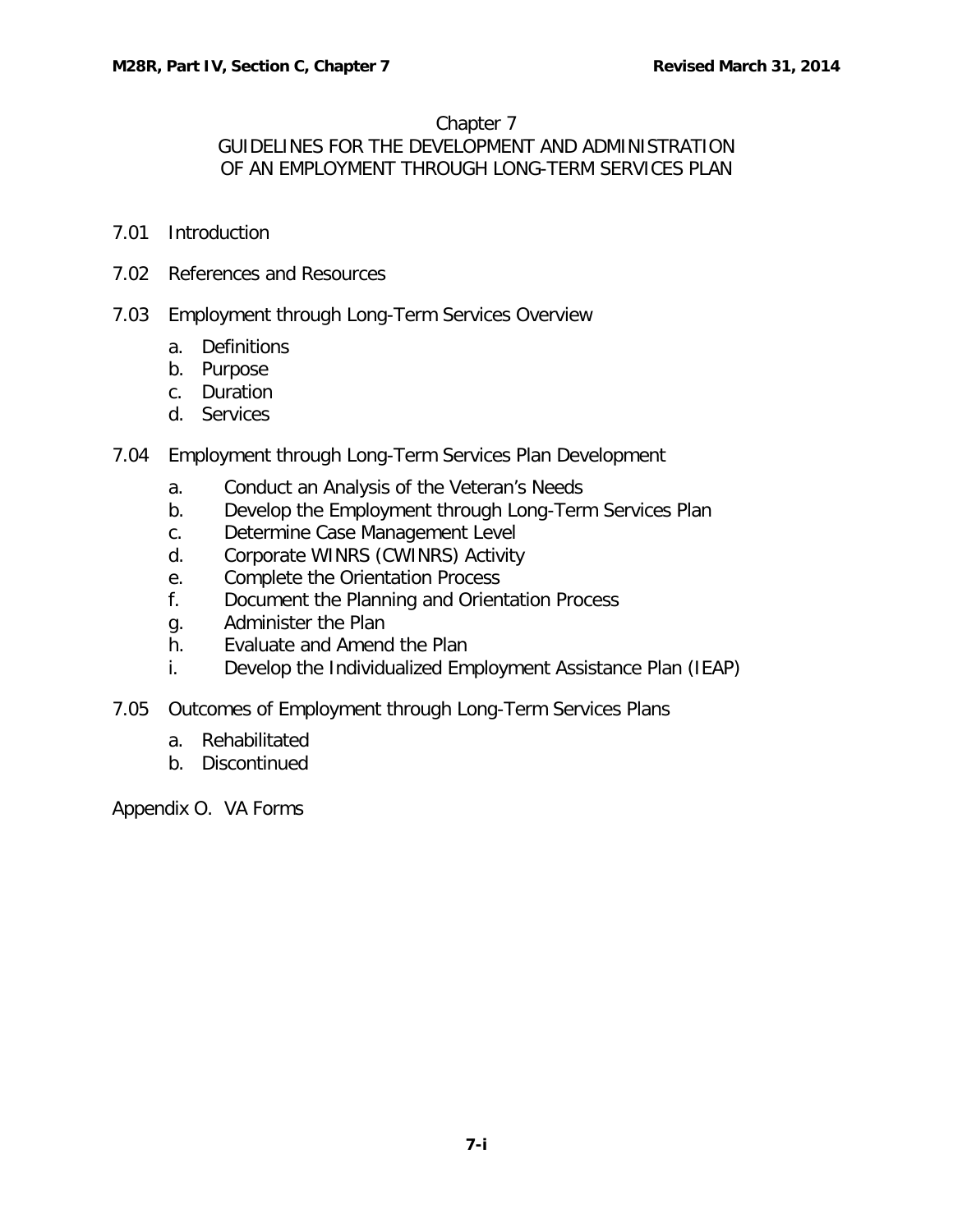#### Chapter 7 GUIDELINES FOR THE DEVELOPMENT AND ADMINISTRATION OF AN EMPLOYMENT THROUGH LONG-TERM SERVICES PLAN

#### <span id="page-1-0"></span>7.01 Introduction

The Department of Veterans Affairs (VA) Vocational Rehabilitation and Employment (VR&E) program uses a variety of rehabilitation plans in an effort to provide individualized services. Veterans who require an extended period of rehabilitation services before seeking employment may benefit from an employment through long-term services rehabilitation plan. This chapter will outline the services available in an employment through long-term services plan, discuss how to develop and administer employment through long-term services plans and provide regulatory and procedural guidance on this type of plan.

## <span id="page-1-1"></span>7.02 References and Resources

Laws: 38 United States Code (U.S.C.) 3101 38 U.S.C. 3104 38 U.S.C. 3107 38 U.S.C. 3111 Regulations: 38 Code of Federal Regulations (CFR) 21.35 38 CFR 21.70 38 CFR 21.78 38 CFR 21.84 38 CFR 21.283 38 CFR 21.362 38 CFR 21.364 VA Forms (VAF): VAF 28-0957, Vocational Rehabilitation Guidelines and Debt **Prevention** VAF 28-8872, Rehabilitation Plan VAF 28-8872a, Rehabilitation Plan - Continuation Sheet

Website: www.askjan.org

# <span id="page-1-3"></span><span id="page-1-2"></span>7.03 Employment through Long-Term Services Overview

## a. Definitions

38 U.S.C. 3101 and 38 CFR 21.35 provide definitions to the most commonly used terms in VR&E. The most commonly used terms in an employment through long-term services rehabilitation plan are: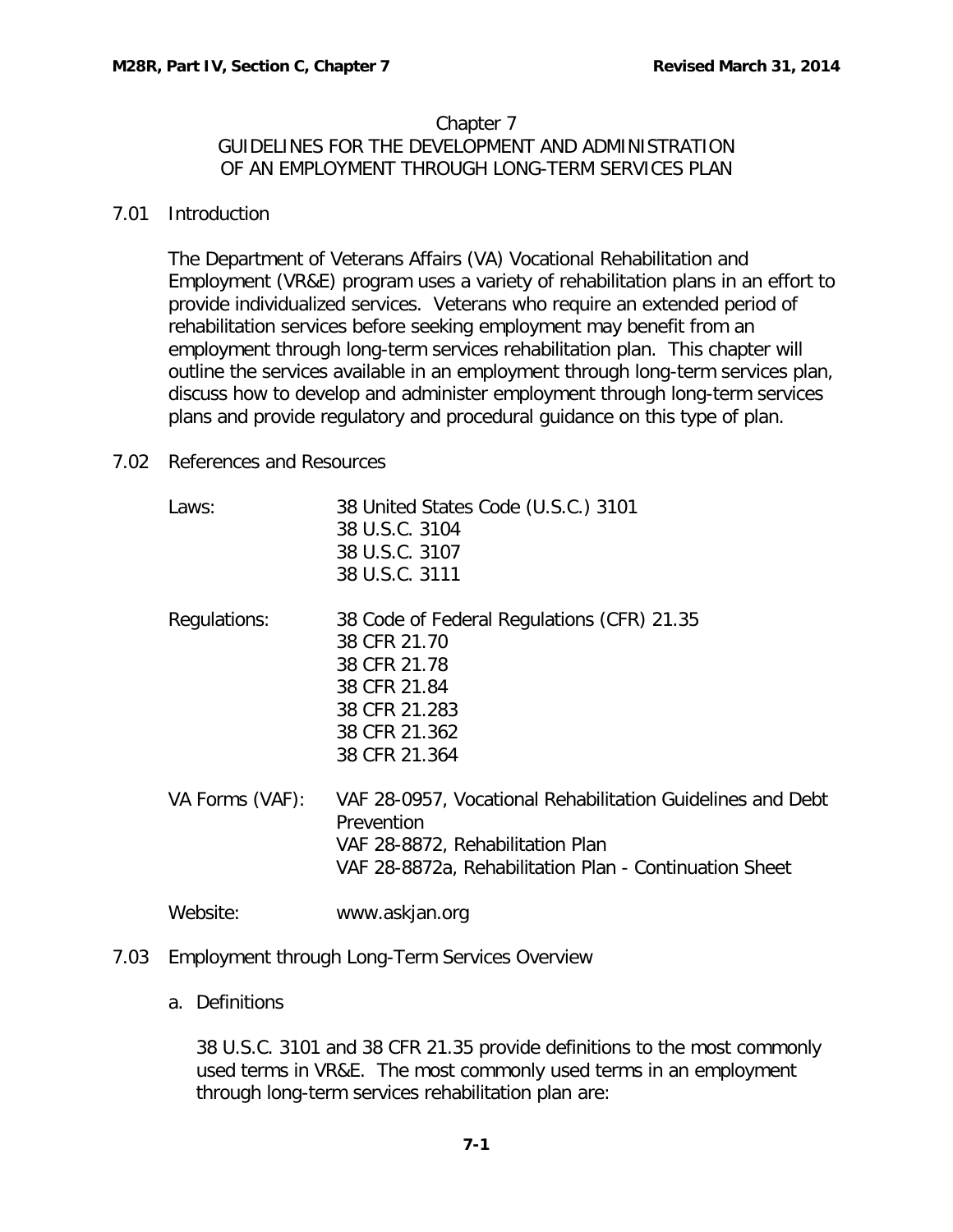1. Rehabilitated to the Point of Employability (RTE)

RTE means that the Veteran is employable in an occupation for which a Vocational Rehabilitation program has been provided by VA's VR&E program.

2. Employable

38 CFR 21.250 defines employable as being able to secure and maintain suitable employment in the competitive labor market, in a sheltered workshop/rehabilitation facility or other special situation at the minimum wage.

3. Vocational Goal

A vocational goal means gainful employment that is consistent with the Veteran's abilities, aptitudes and interests.

4. Training Establishment

A training establishment is any public or private school, secondary school, vocational school, correspondence school, business school, junior college, college, normal school, professional school, university or technical institution or other institution furnishing education for adults.

5. Suitably Employed

38 CFR 21.283 defines suitably employed as employment in the competitive labor market, sheltered situations, or on a no-pay basis which is consistent with the Veteran's abilities, aptitudes and interests.

<span id="page-2-0"></span>b. Purpose

The purpose of an employment through long-term services rehabilitation plan is to provide an extended period of training and rehabilitation services to ensure the Veteran has the skills necessary to obtain and maintain suitable employment.

<span id="page-2-1"></span>c. Duration

Per 38 CFR 21.70, Vocational Rehabilitation programs cannot exceed 48 months, or the part-time equivalent, except as indicated in 38 CFR 21.78. Extensions are based on the Veteran's employment handicap (EH)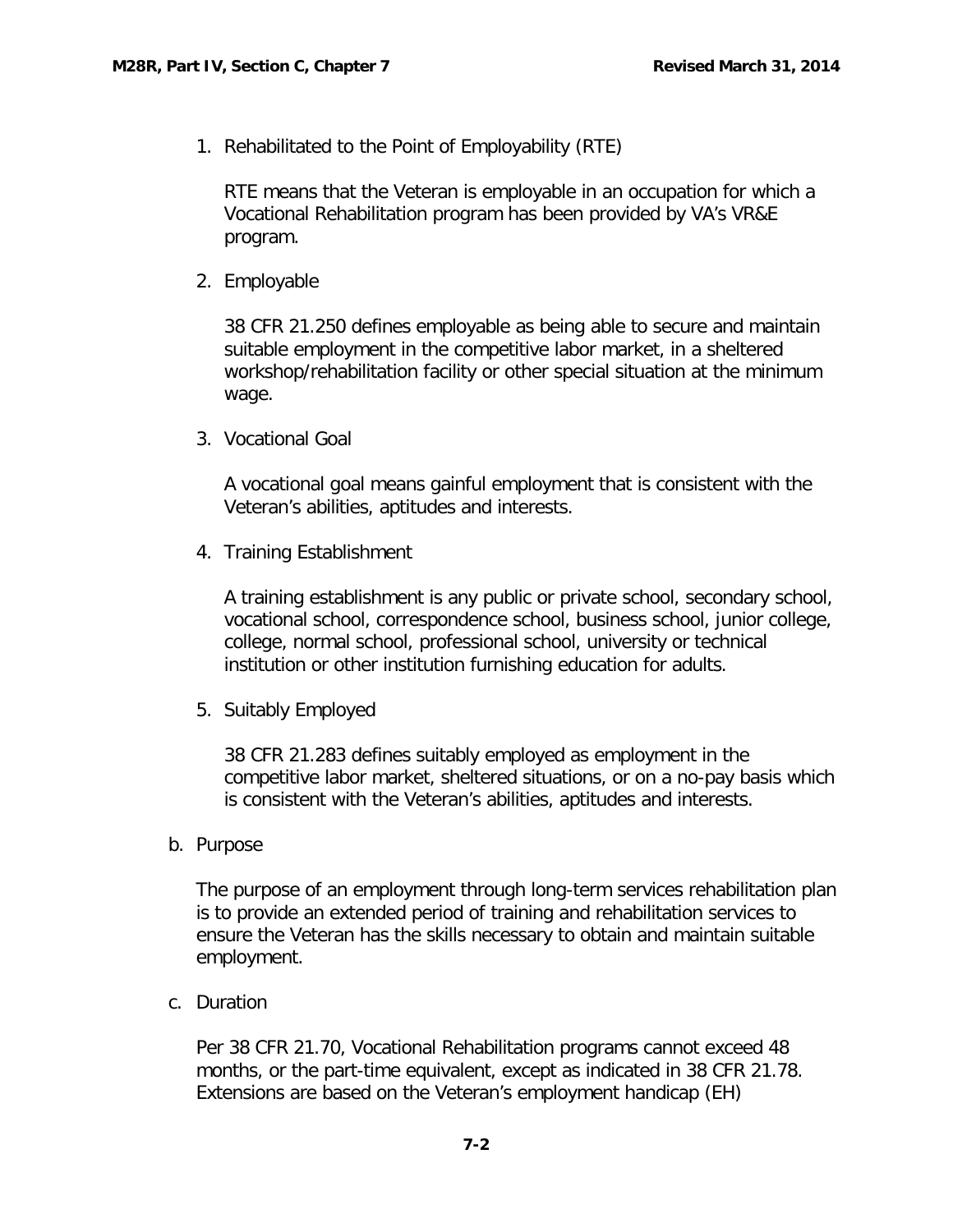classification and require VR&E Officer concurrence. 38 CFR 21.78 provides the following guidance on extensions beyond 48 months based on the classification of:

1. EH

A rehabilitation program for a Veteran with an EH may be extended beyond 48 months when:

- (a) The Veteran previously completed training for a suitable occupation, but the Veteran's service-connected disability has worsened to the point that he/she is unable to perform the duties of the occupation for which training had been provided, and a period of training in the same or different field is required. An extension beyond 48 months under Chapter 31 alone shall be authorized for this purpose.
- (b) The occupation in which the Veteran previously completed training is found to be unsuitable because of the Veteran's abilities and EH. An extension beyond 48 months under Chapter 31 alone shall be authorized for this purpose.
- (c) The Veteran previously used education benefit entitlement under other programs administered by VA, and the additional period of assistance to be provided under Chapter 31, which the Veteran needs to become employable, will result in more than 48 months being used under all VA education programs. Under these conditions, the number of months necessary to complete the program may be authorized under Chapter 31 provided that the length of the extension will not result in authorization of more than 48 months under Chapter 31 alone.
- (d) A Veteran in an approved Chapter 31 program has elected payment at the Chapter 30 educational assistance rate. The 48 month limitation may be exceeded only:
	- To the extent that the entitlement in excess of 48 months does not exceed the entitlement previously used by the Veteran in a course at the secondary school level before December 31, 1989
	- If the Veteran is in a course on a term, quarter or semester basis which began before the 36 month limitation on Chapter 30 entitlement was reached, and completion of the course will be possible by permitting the Veteran to complete the training under Chapter 31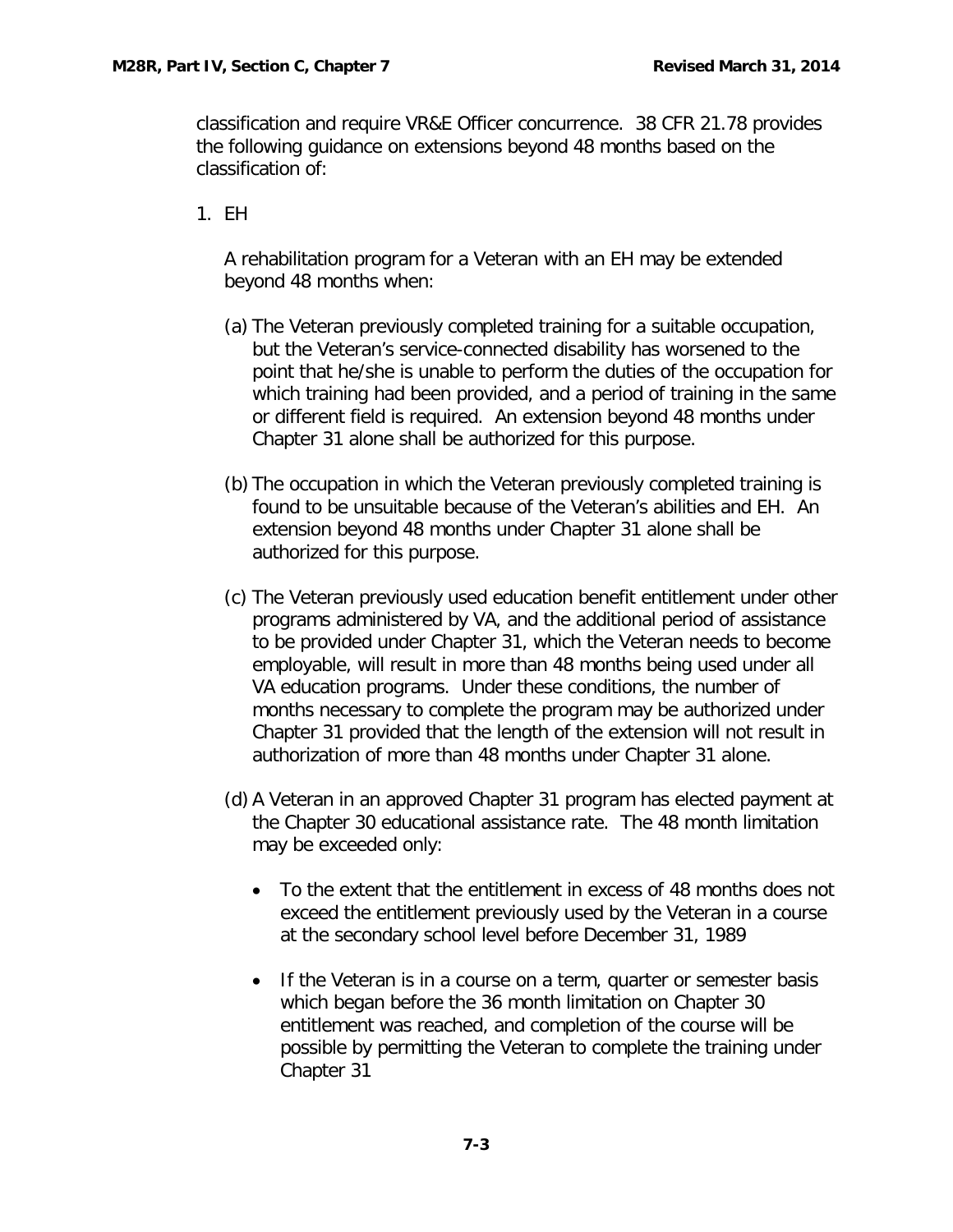- (e) The assistance to be provided in excess of 48 months consists solely of employment assistance.
- 2. Serious Employment Handicap (SEH)

The duration of a rehabilitation program for a Veteran with an SEH may be extended beyond 48 months under Chapter 31 for the number of months necessary to complete a rehabilitation program under the following conditions:

- (a) To enable the Veteran to complete a period of RTE
- (b) To provide an extended evaluation in cases in which the total period needed for an extended evaluation and for RTE would exceed 48 months
- (c) To provide a program of independent living (IL) services, including cases in which achievement of a vocational goal becomes feasible during or following a program of IL services
- (d) The assistance provided in excess of 48 months consists solely of employment assistance.
- (e) Following RTE:
	- (1) The Veteran has been unable to secure employment in the occupation for which training was provided despite intensive efforts on the part of the VA and the Veteran, and a period of retraining or additional training is needed.
	- (2) The skills which the Veteran developed in training for an occupation in which he/she was employed are no longer adequate to maintain employment in that field, and a period of retraining is needed.
	- (3) The Veteran's service-connected disability has worsened to the point that he/she is unable to perform the duties of the occupation for which the Veteran has been trained, and a period of training in the same or different field is required.
	- (4) The occupation in which the Veteran previously completed training is found to be unsuitable due to the Veteran's abilities and EH.
- <span id="page-4-0"></span>d. Services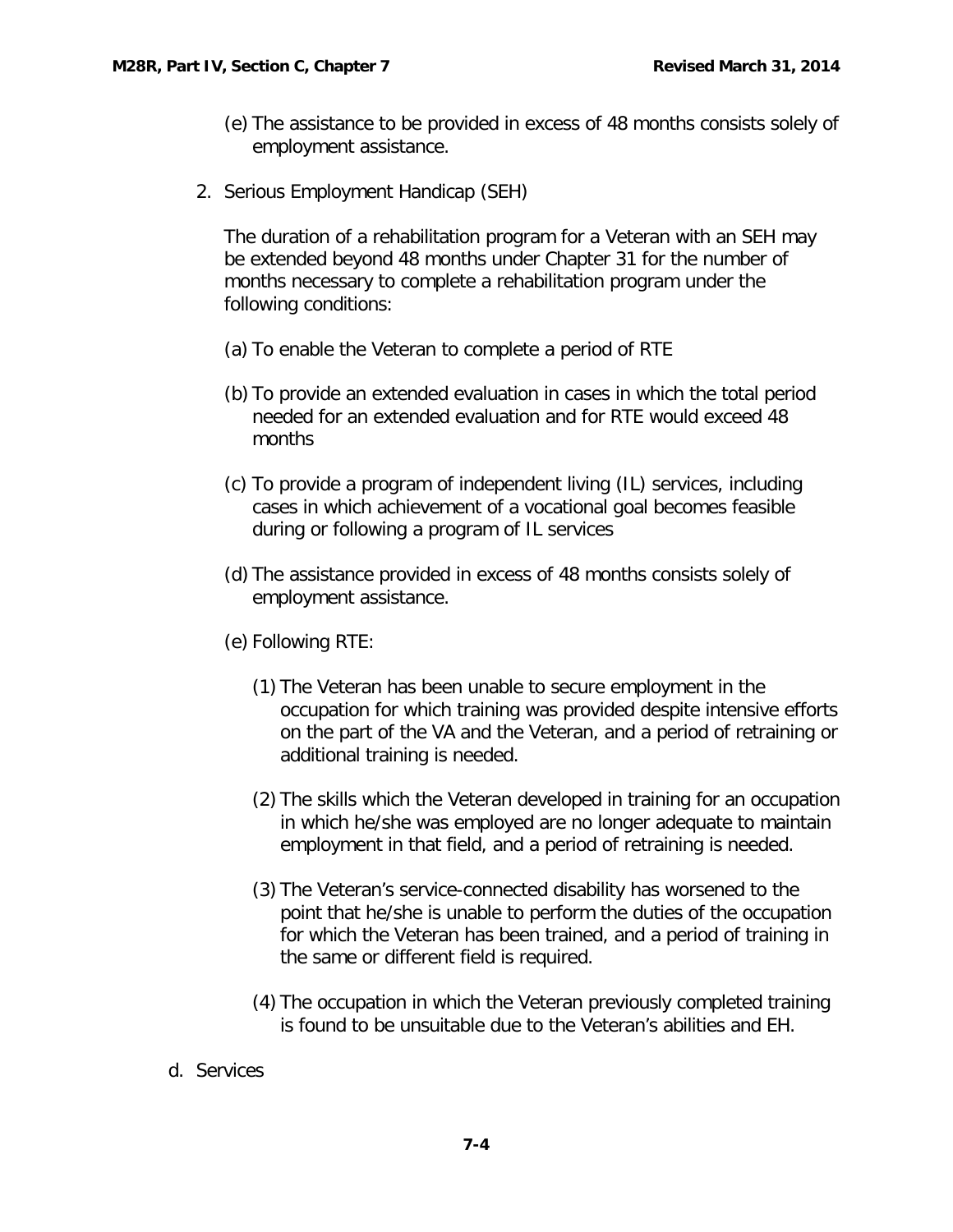The services offered by the VR&E program are governed by 38 U.S.C. 3104. In employment through long-term services planning, services are individualized and designed to assist the Veteran in obtaining suitable employment. A variety of services are available to assist in meeting this goal, to include:

1. Academic Coursework

Academic coursework is a key component of most employment through long-term services plans. It is provided to assist the Veteran in obtaining the skills and education necessary to obtain and maintain suitable employment.

2. Subsistence Allowance

Subsistence allowance is a common aspect of employment through longterm services rehabilitation plans. It is paid in accordance to 38 CFR 21.260. See M28R.V.A.3 for procedural guidance on payment of subsistence allowance.

3. Revolving Fund Loan

Advances from the revolving fund are permissible while participating in an Individualized Written Rehabilitation Plan (IWRP). See M28R.V.B.9 for procedural guidance on advances from the revolving fund.

4. Work-Study Allowance

Participation in the work-study program is appropriate while participating in an IWRP. See M28R.V.A.3 for procedural guidance on the implementation of the work-study program.

5. Counseling

Per 38 U.S.C. 3107, all rehabilitation plans must include counseling services. The Vocational Rehabilitation Counselor (VRC) provides counseling services to assist the Veteran in utilizing his/her VA benefits in the most advantageous manner, make informed decisions, resolve adjustment issues and address aspects of disability on activities of daily living and any other areas of concern.

6. Medical and Mental Health Services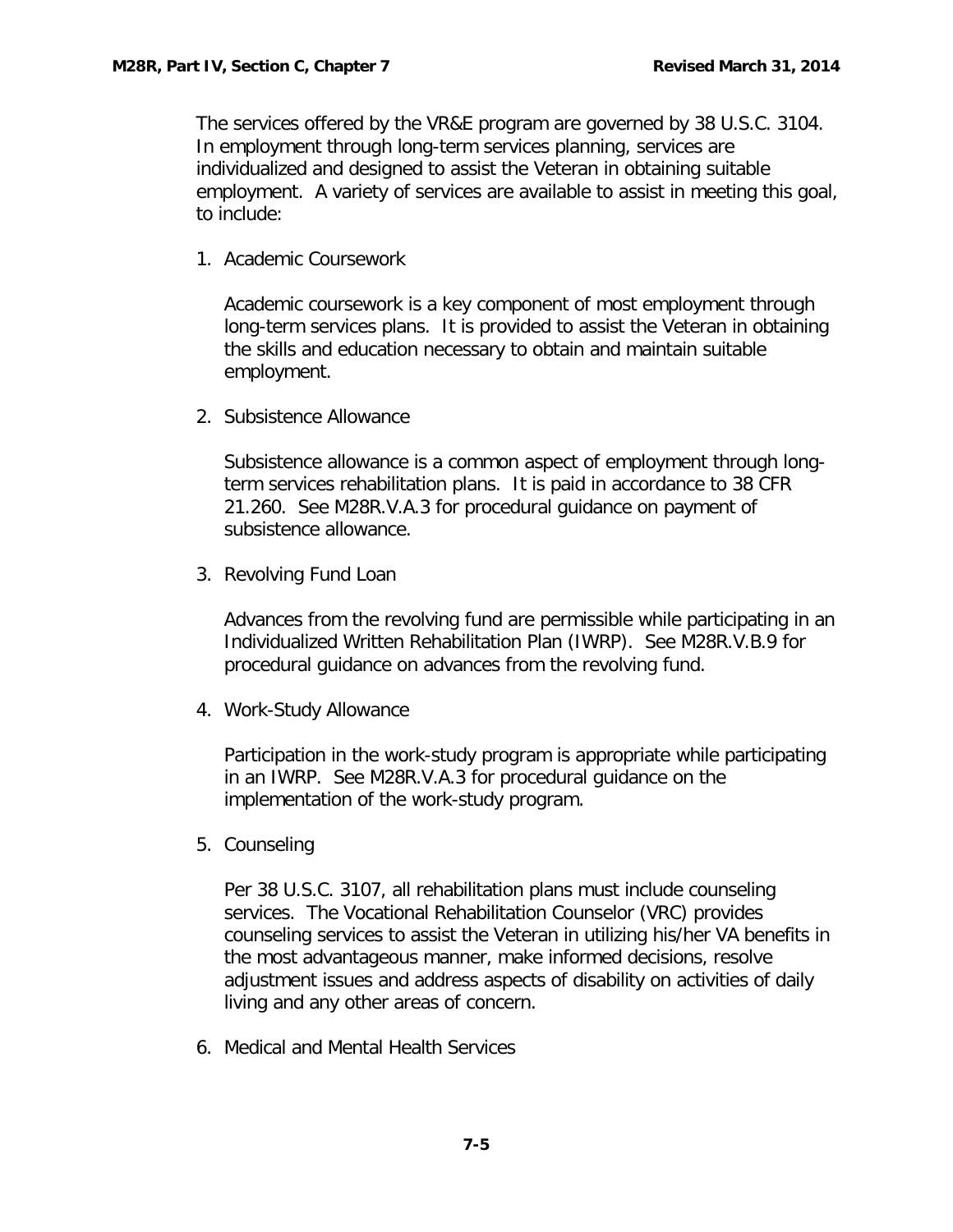The VRC will coordinate medical and mental health services as needed with the Veterans Health Administration (VHA) to ensure the Veteran's health conditions are treated and stabilized to the maximum extent possible.

7. Employment Assistance

It is important to maintain a focus on employment throughout an employment through long-term services rehabilitation plan to ensure that the services provided will lead to employment in a suitable occupation. To achieve this goal, the VRC can provide employment assistance services from the onset of the IWRP. Examples of employment assistance include, but are not limited to:

- Resume development
- Interviewing skills training
- Job-readiness training
- Registration with career services office on campus
- Participation in professional organizations/groups
- 8. Job Accommodations

The VRC will work closely with the Veteran to identify and address any needed job accommodations and provide training on how to request accommodations in the work setting. The Job Accommodation Network (JAN) is an excellent resource for identifying accommodations that may be beneficial based on the disabling condition. For more information on JAN, go to [www.askjan.org/media/adhd.html.](http://www.askjan.org/media/adhd.html)

9. Employment Adjustment Allowance (EAA)

The following actions must occur before the Veteran is entitled to receive EAA:

- The Veteran must be within the 12-year eligibility period or extension of that period
- The Veteran's case must have progressed through RTE status to Job Ready (JR) status following the provision of services under an IWRP or combined IWRP/Individualized Employment Assistance Plan (IEAP)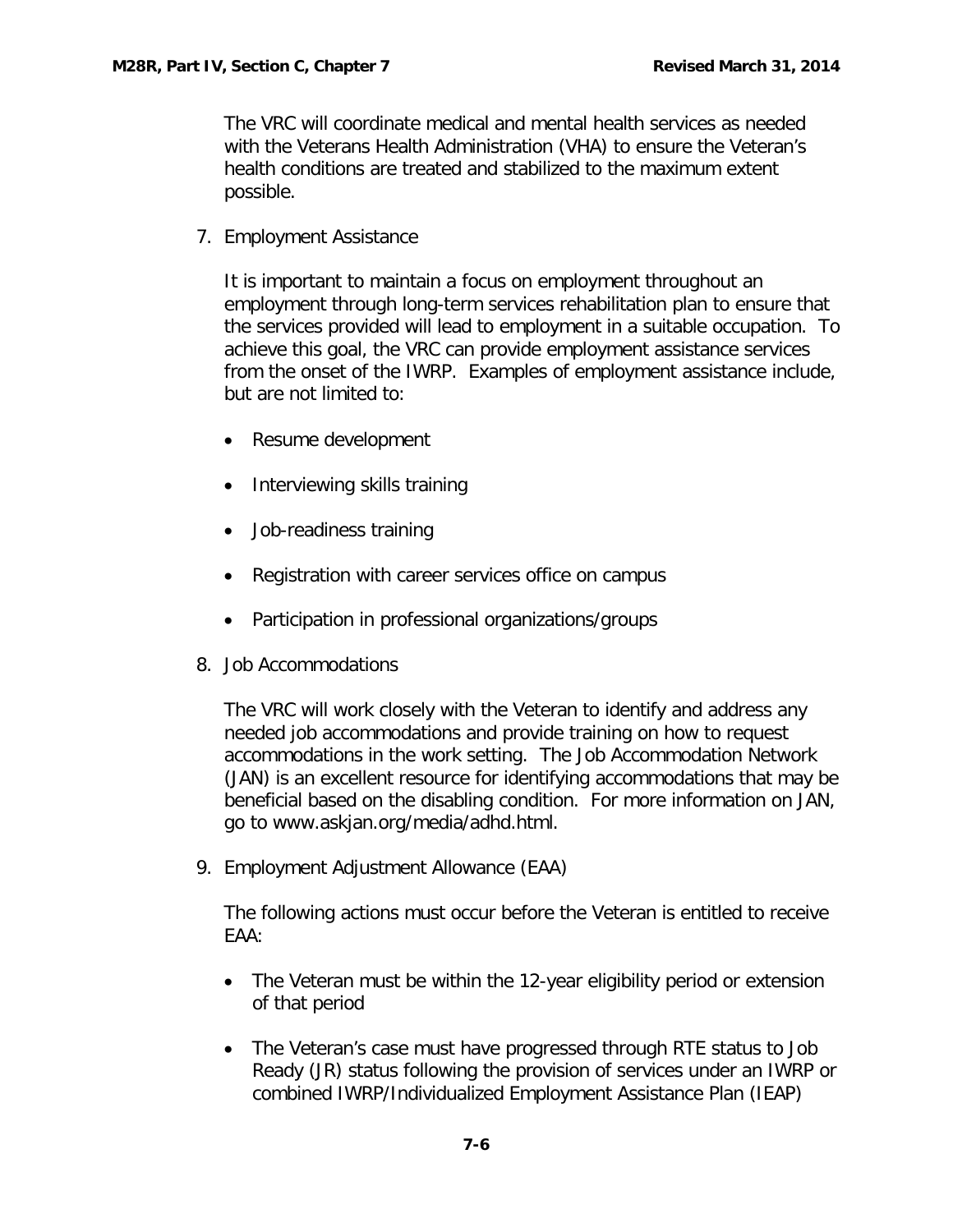- There must be a documented declaration of job-readiness by the VRC in the Counseling/Evaluation/Rehabilitation (CER) folder at the time the Veteran's case is placed in JR status
- An IEAP must be developed either as part of the IWRP or prior to assignment to JR status
- The Veteran must satisfactorily participate in the services planned in the IEAP for a period of 30 days before a payment of EAA may be authorized

See 38 CFR 21.268 and M28R.V.B.10 for more information on how to process and pay EAA.

10.Post-Employment Consultation and Assistance

The VRC will monitor the Veteran's progress for a minimum of 60 days post-employment to ensure that all barriers, issues and questions have been addressed and the employment is stable.

<span id="page-7-0"></span>7.04 Employment through Long-Term Services Plan Development

The following information outlines the development of an employment through long-term service plan:

<span id="page-7-1"></span>a. Conduct an Analysis of the Veteran's Needs

Using information gathered during the initial evaluation, and in collaboration with other service providers, conduct an analysis of the following factors to determine the services needed:

- Functional capacity/limitations
- Job accommodations
- IL needs, if appropriate
- Education/training needs
- <span id="page-7-2"></span>b. Develop the Employment through Long-Term Services Plan

Employment through long-term services rehabilitation plans are developed and documented in an IWRP or combined IWRP/ IEAP format. All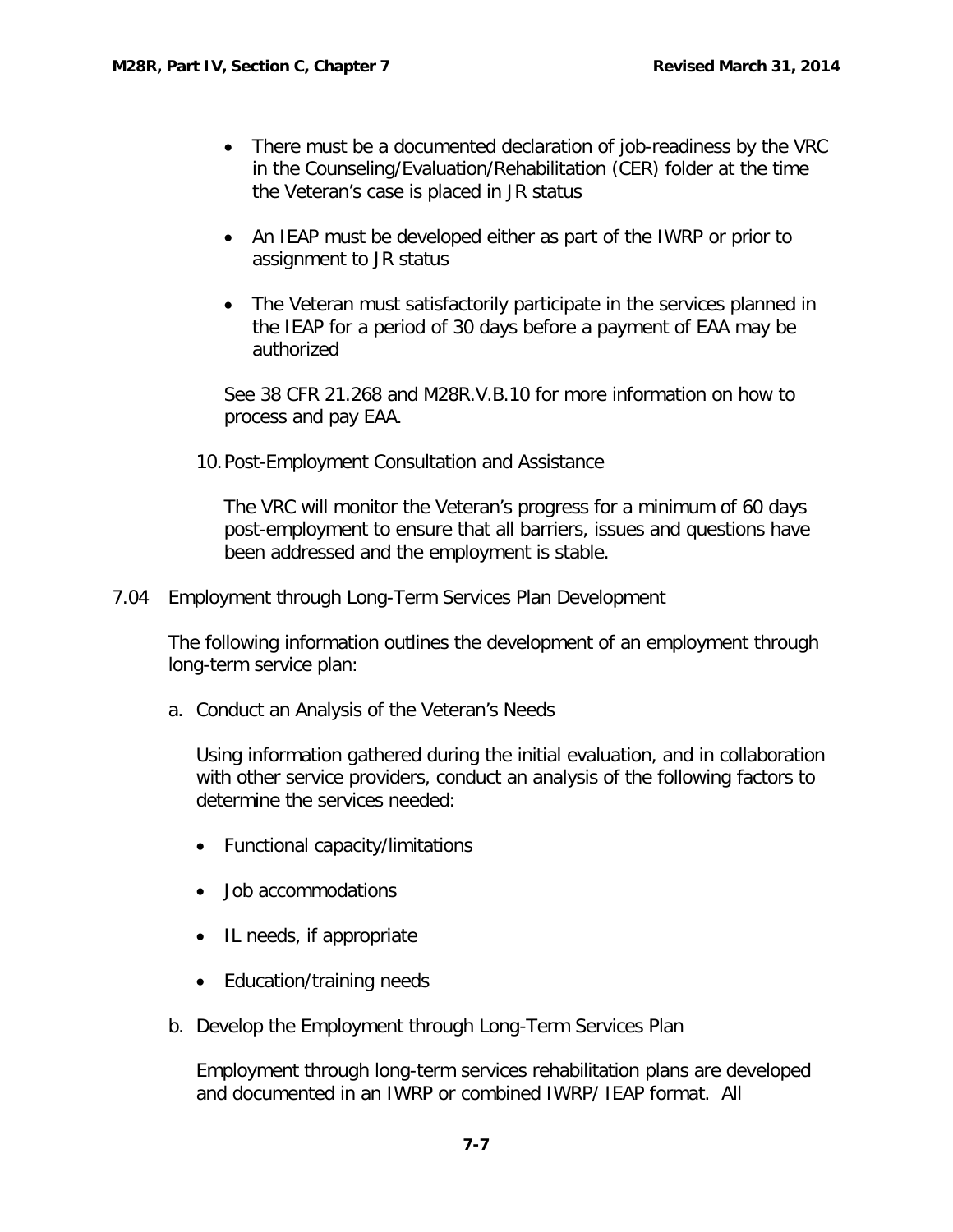rehabilitation plans have common elements, but the VRC must individualize the elements to fit the Veteran's identified needs. The elements of an IWRP or combined IWRP/IEAP are:

1. Program Goal

The rehabilitation plan must include a specific occupational goal or occupational cluster and three-digit Dictionary of Occupational Titles (DOT) code, unless the VRC is utilizing a Fast Track plan. Fast Track planning allows for the use of DOT code 999 during a brief period in which services are provided while the Veteran continues to research occupational goals. See M28R.IV.C.2 for additional information and procedural guidance on Fast Track planning.

2. Intermediate Objectives

Intermediate objectives identify secondary goals that contribute directly to the achievement of the program goal. The VRC must ensure that each objective:

- Is clear and easily understood
- Relates to achieving the goal
- Is observable and can be evaluated
- Has a measurable outcome
- 3. Anticipated Completion Date

An anticipated completion date helps track progress toward the goal and keeps the plan moving forward. It also informs the VRC and the Veteran of the time frame in which services will be provided.

4. Services

There are a number of services that can be provided during an IWRP or combined IWRP/IEAP. See section 7.03 of this chapter for examples of these services.

The description of documented services must be:

• Specific and detailed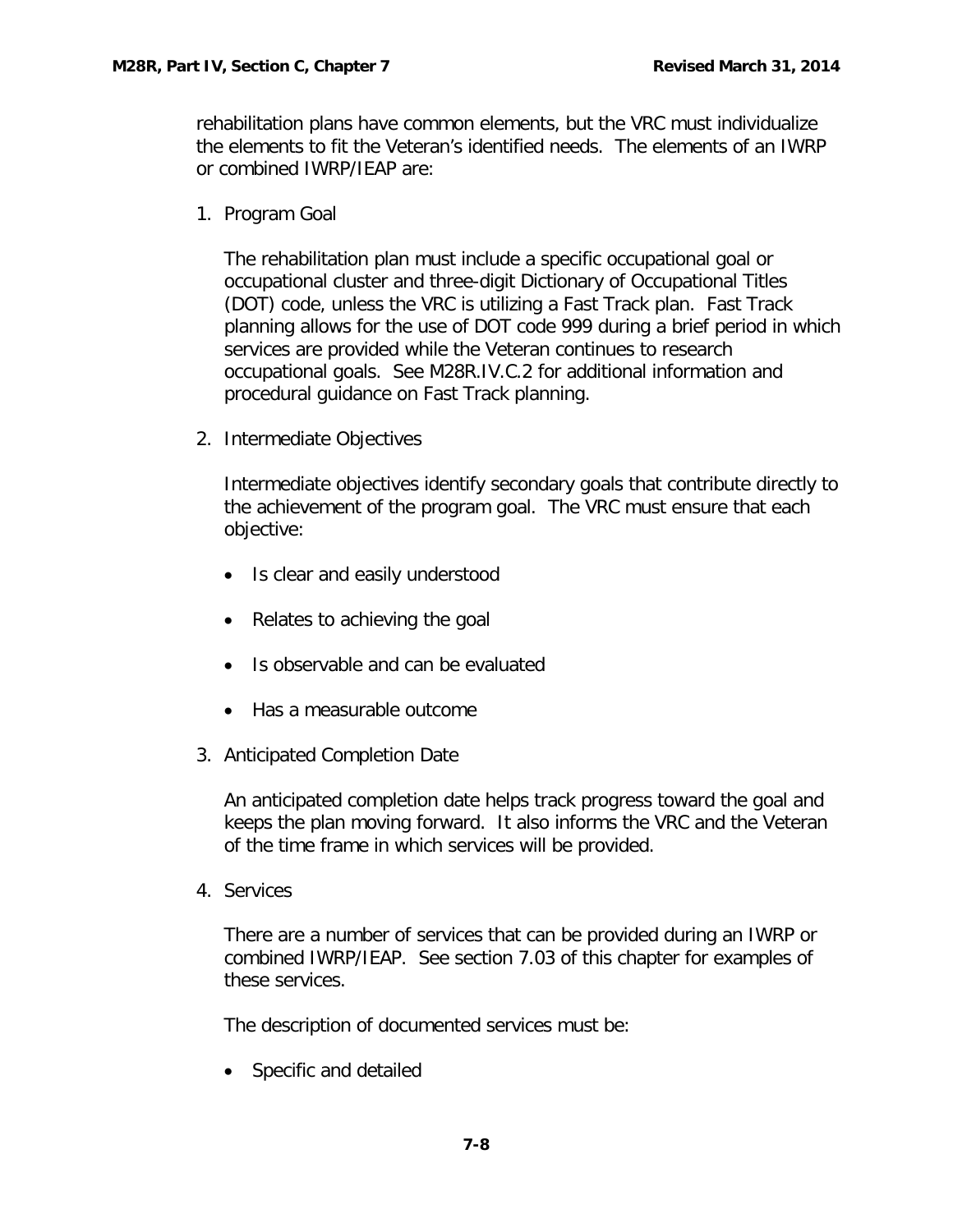- Clear and unmistakable as to its relationship to a particular intermediate objective
- 5. Duration of Services

Duration of services specifies a start and end date for each intermediate objective.

6. Service Providers

Services can be provided by a variety of sources, to include:

- VR&E
- VHA
- Medical personnel
- Education/training facilities

The rehabilitation plan must list the contact information of the individual(s) providing services and include the following information:

- Name
- Address
- Telephone number
- Email address, if available
- 7. Evaluation Information

This section provides information on how the Veteran's progress will be measured during the rehabilitation process and provides an evaluation schedule. The following sources may be used to establish evaluation criteria:

- College transcripts
- Training progress reports
- Medical records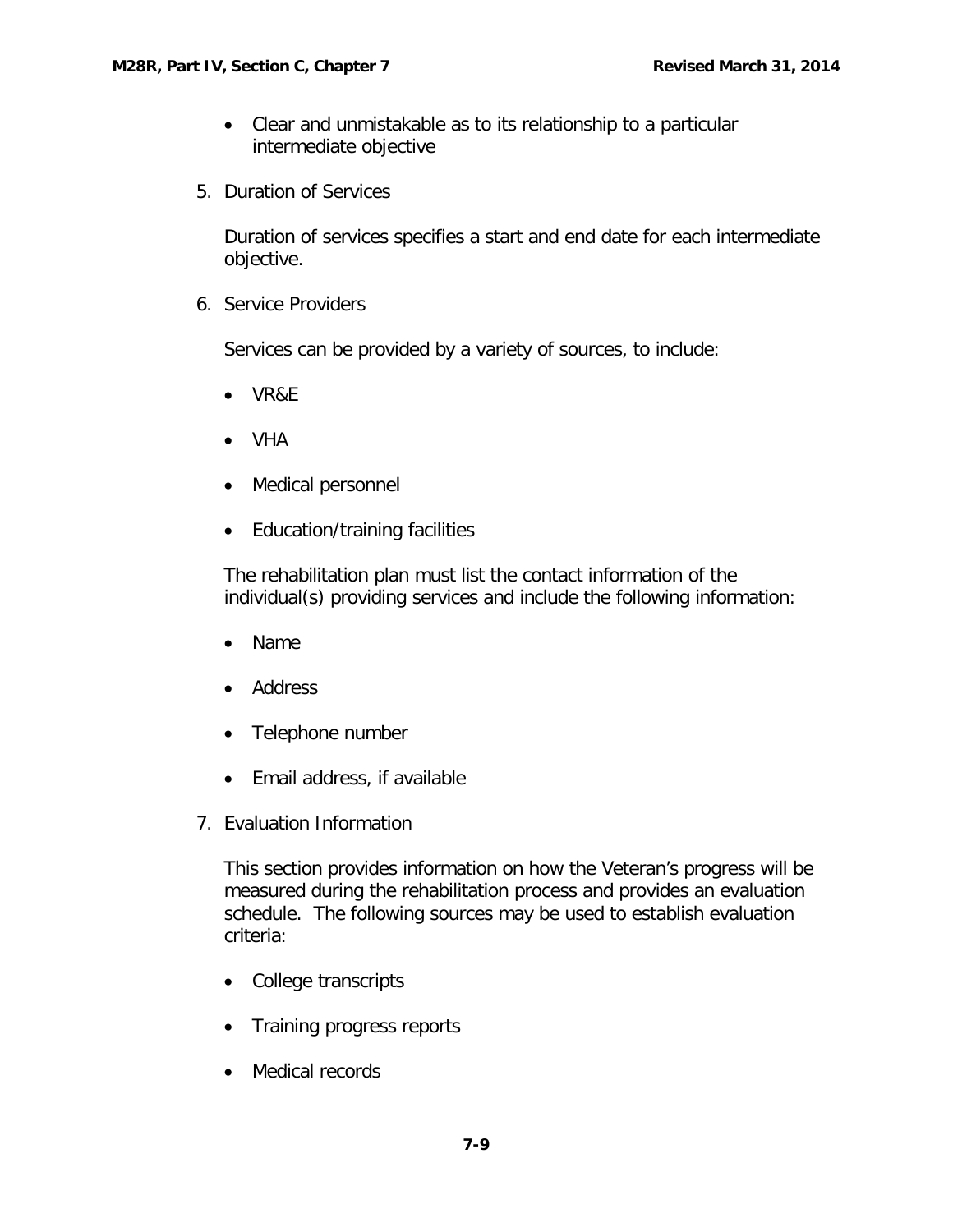- Self-report by the Veteran and/or the Veteran's family
- Other sources as appropriate

This section outlines the terms that will be used to measure satisfactory conduct, as required by 38 U.S.C. 3111. The VRC and the Veteran must collaborate on the development of these terms since the successful development and implementation of a rehabilitation plan requires the full and effective participation of the Veteran in the rehabilitation process. See 38 CFR 21.362 and 21.364 for additional information and guidance on measuring conduct.

8. Progress Notes

Progress notes provide a place to document any additional information related to the plan.

It is important to note that when a court, with proper jurisdiction, has appointed a legal guardian or custodian for the Veteran, VR&E must develop the plan in consultation with the guardian or custodian.

<span id="page-10-0"></span>c. Determine Case Management Level

There are three levels of case management based on the Veteran's needs. For those Veterans participating in an IWRP or combined IWRP/IEAP, the case management level must be either:

1. Level 1

Level 1 indicates that the Veteran exhibits independent, goal-oriented behavior and needs minimal contact from the VRC to stay on track. The Veteran may demonstrate the following characteristics:

- Stable medical conditions
- Minimum requirement for support services
- History of self-motivated achievement
- Exceeds criteria for satisfactory progress
- Independence in problem solving
- Absence of Level 2 and Level 3 criteria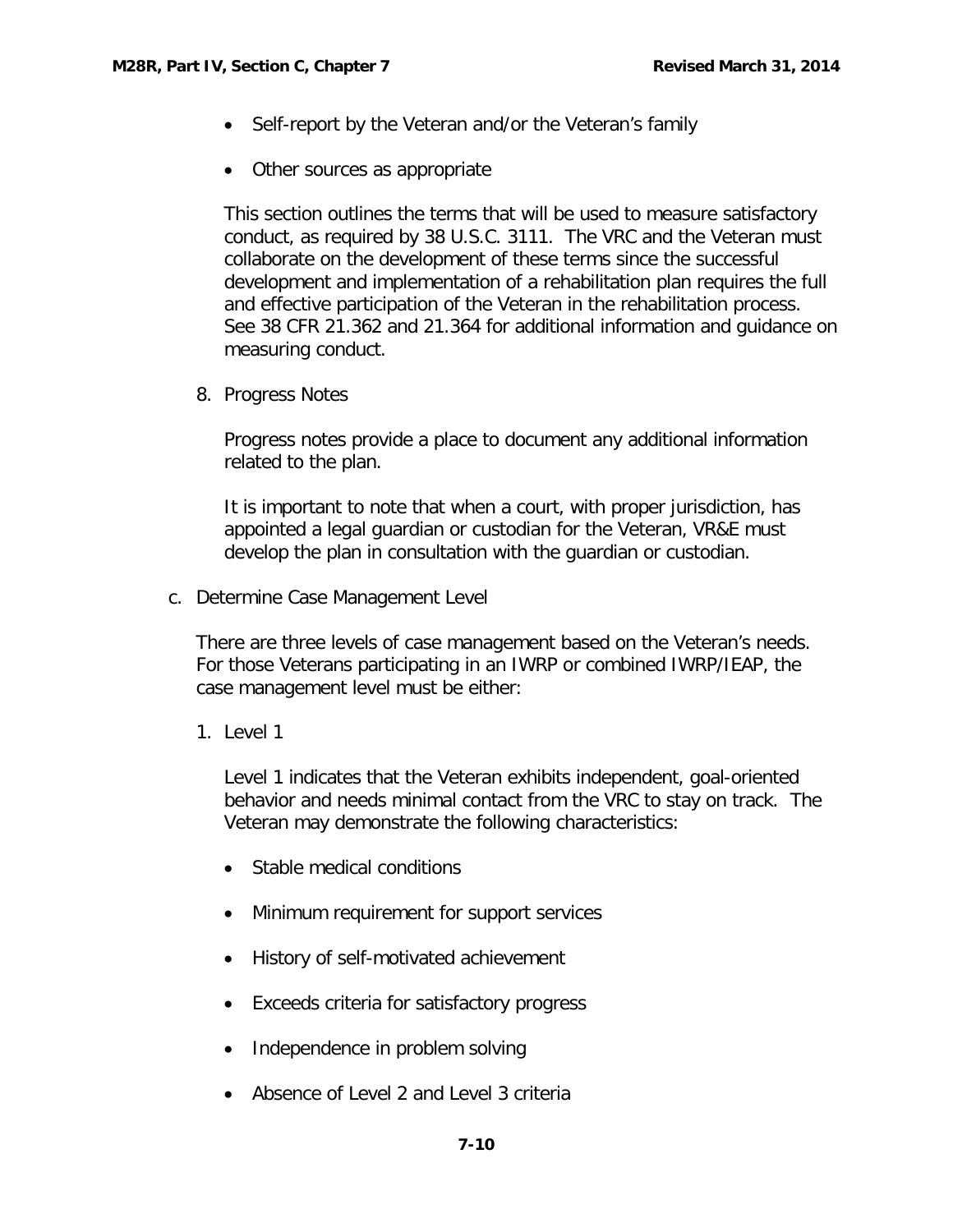Level 1 requires one annual face-to-face case management visit. Additionally, one case management follow-up by telephone or in-person is required during each of the other terms, or three times per year if nonstandard terms or training is non-academic.

2. Level 2

Level 2 indicates that the Veteran needs guidance and structure but is able to follow through and stay on track. The Veteran may be recovering from recent setbacks and/or demonstrate the following characteristics:

- Circumstances interfere with the Veteran's progress in completing the rehabilitation plan, such as personal, family, emotional, financial or medical concerns
- Requires remedial instruction to prepare for post-secondary education placement tests

Level 2 requires face-to-face case management meetings at least once per academic term or at least three times per year for non-standard academic terms. For non-academic programs, face-to-face meetings are required once per month for the first three months, then quarterly.

3. Level 3

Level 3 indicates that the Veteran requires an intensive level of service to address multiple rehabilitation needs and will require frequent contact. Examples of circumstances that may require Level 3 case management are:

- Rehabilitation programs that include special rehabilitation facilities, Chapter 35 Special Restorative Training and/or services to address IL needs
- Chronic, inappropriate conduct and cooperation
- Behavior in violation of training establishment policies
- Severe impairments due to medical or neuropsychological condition(s)
- Substance abuse issues
- Homelessness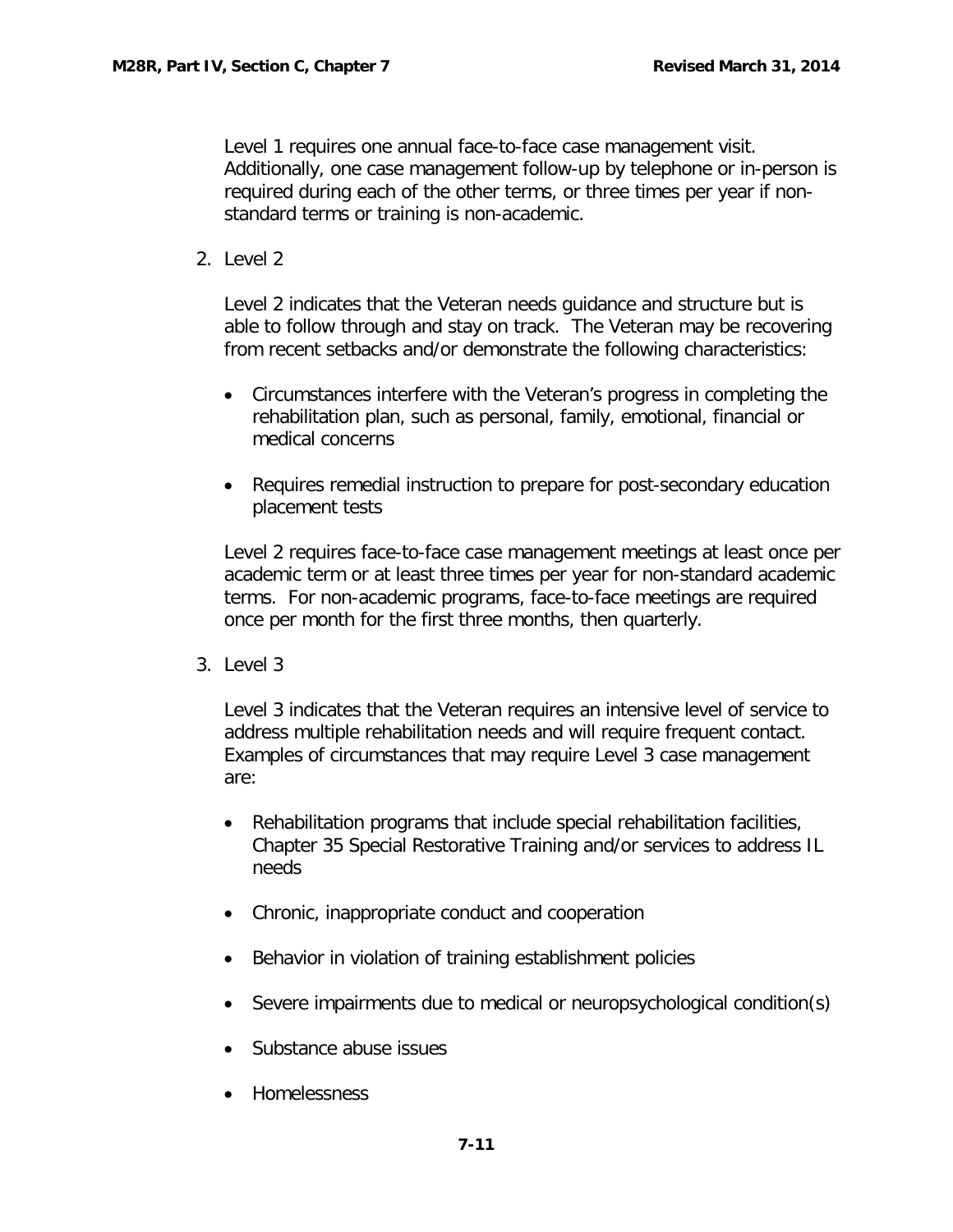• Incarceration or threatened incarceration

Level 3 requires monthly, face-to-face case management visits.

<span id="page-12-0"></span>d. Corporate WINRS (CWINRS) Activity

CWINRS activity requires updates to the claims processing and disposition tabs prior to the development of the IWRP or combined IWRP/IEAP. This is accomplished through the following steps:

- Ensuring that the SEH Handicap indicator is set to "Yes" or "No" as applicable by using the Update Disposition function on the Claim Processing tab.
- Entering the date that Evaluation and Planning status is closed.
- Selecting Entitlement Code from the drop-down list.
- Selecting the correct Rehabilitation Claim Disposition from the drop-down list.
- Allowing CWINRS default selection of Award Payment System.
- Entering Pre-Rehab Salary using 4 digits, with the maximum entry of 9999.

When the VRC and the Veteran agree upon the services to be provided during the IWRP or combined IWRP/IEAP, the VRC must complete the rehabilitation plan data fields under the REHAB tab of CWINRS, performing the following steps:

- 1. On the Rehab Tab, select Add Plan to enable the Plan functionality.
- 2. Select program plan IWRP.
- 3. Select Employment Through Long-Term Services from the track selection drop-down option.
- 4. Set Program Cost Limit form the drop-down option.
- 5. Enter the annual review date.
- 6. Enter the Plan Modified date.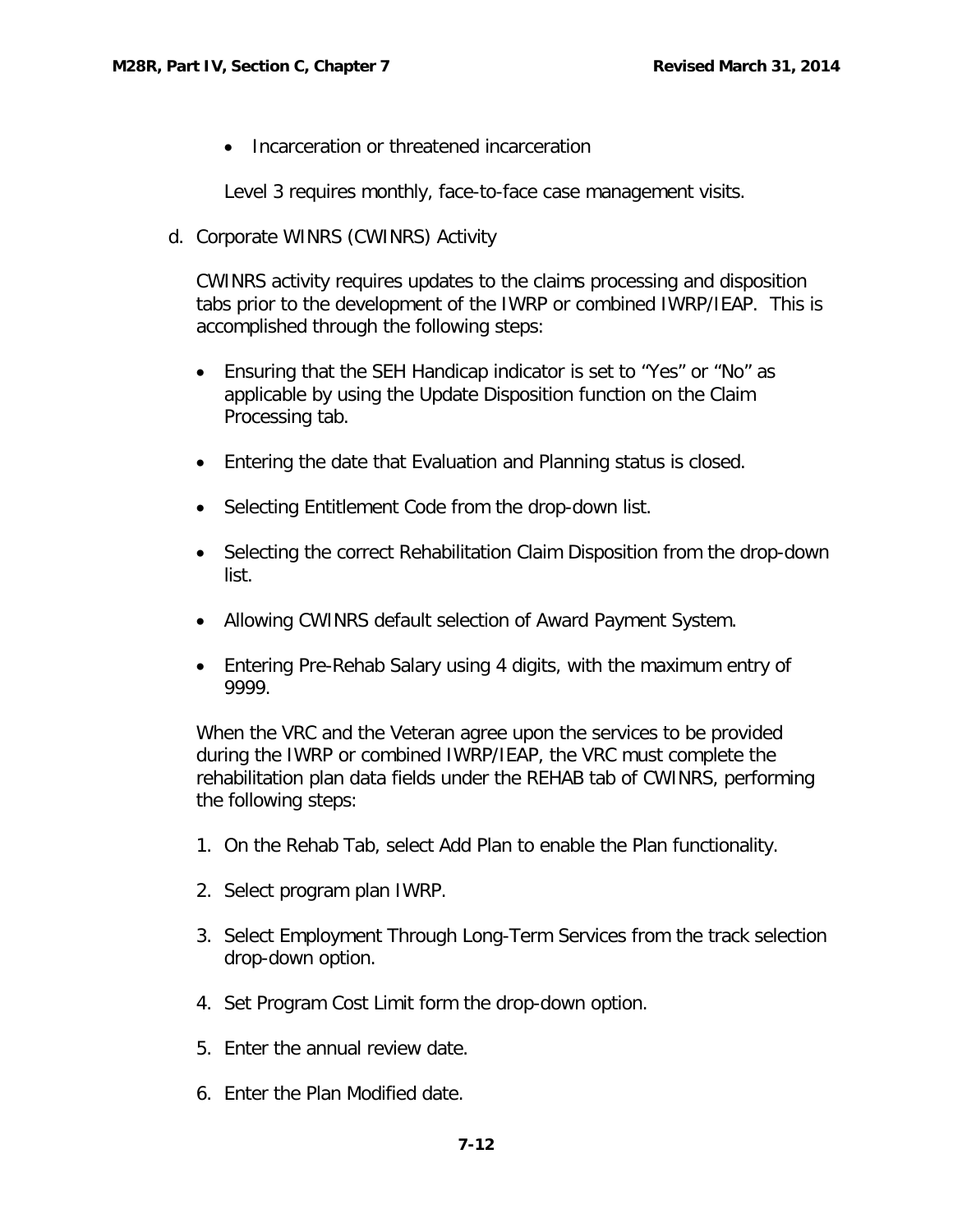- 7. Chose "no" under self-employment goal.
- 8. Set case management level, referred to as Supervision Level in CWINRS, from the drop-down option.
- 9. Enter the DOT code.
- 10.Enter the program goal.
- 11.At this point, the VRC must click OK to save the plan, then to add individual objectives using functionality on the Rehabilitation Plan screen.
- 12.Click OK to save.
- 13.Click Print Plan to print VAF 28-8872, Rehabilitation Plan, and VAF 28- 8872a, Rehabilitation Plan Continuation Sheet (see Appendix O, VA Forms, for information on how to access VA Forms).
- 14.Prepare High Cost Memo, as needed, based on approval levels for program costs (see M28R.IV.C.1 for information on cost approval levels).
- 15.Use "Print Letters" to generate VAF 28-0957, Vocational Rehabilitation Guidelines and Debt Prevention.
- 16.Update CWINRS case status to Rehabilitation to Employment. This action will automatically update the Benefits Delivery Network (BDN) with the DOT code.
- <span id="page-13-0"></span>e. Complete the Orientation Process

The VRC must provide an orientation to ensure the Veteran understands the VRC's role and his/her role in the plan and to answer any questions the Veteran may have regarding the rehabilitation process. The rehabilitation plan and VAF 28-0957 are used to guide this orientation. The orientation emphasizes the following:

- Expectations for conduct and cooperation
- Requirement to report changes in dependency, contact information, performance and rate of participation immediately
- Process for obtaining supplies, medical treatment and other services outlined in the plan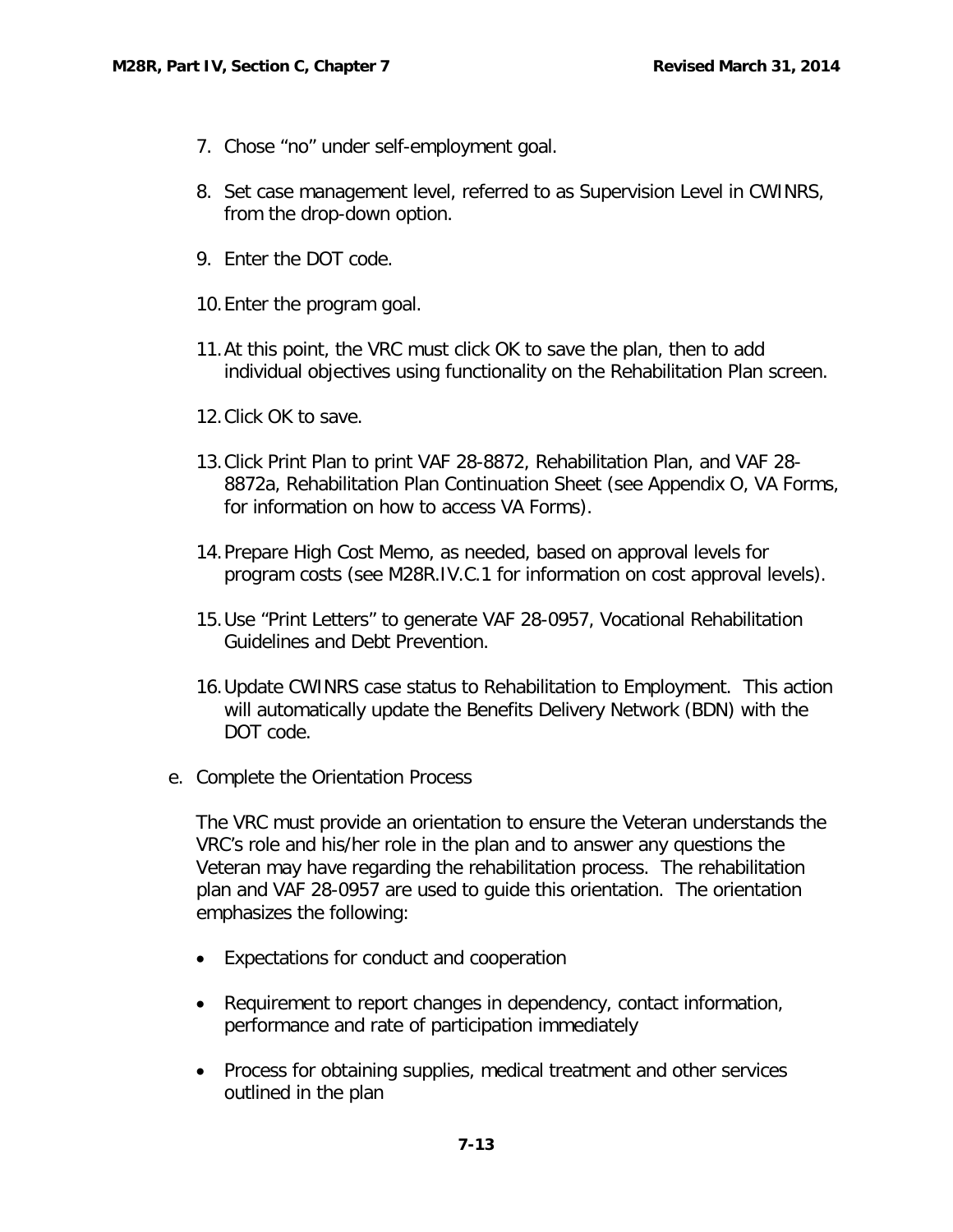Following orientation, the VRC and the Veteran must sign the rehabilitation plan and VAF 28-0957. Place the original on the right side of the CER folder and provide the Veteran with a copy.

<span id="page-14-0"></span>f. Document the Planning and Orientation Process

The VRC must document the planning and orientation process and all decisions made during plan development. The following information must be included on either VAF 28-1902n or in a CWINRS case note:

- Vocational Exploration Activities
- Suitability of Selected Vocational Goal
- Type of Plan
- Planned Services
- Retroactive Induction
- Program Charges and Costs
- Level of Case Management
- Other Considerations
- <span id="page-14-1"></span>g. Administer the Plan

Once these actions are complete, services identified in the plan are implemented. All case activities are documented in CWINRS notes or on VAF 119, Report of Contact. See Appendix O, VA Forms for information on accessing VAFs.

See M28R, Part V, Section A for detailed information on plan implementation.

<span id="page-14-2"></span>h. Evaluate and Amend the Plan

If the individual is not progressing through the plan as expected, or it becomes clear that the goals of the plan need to be reassessed, the VRC must redevelop the rehabilitation plan. The plan remains in its current status during the redevelopment period; not placed in Interrupted or Evaluation and Planning Status. The only time it is appropriate to move the plan to Interrupted status is if the case is being redeveloped to an Individualized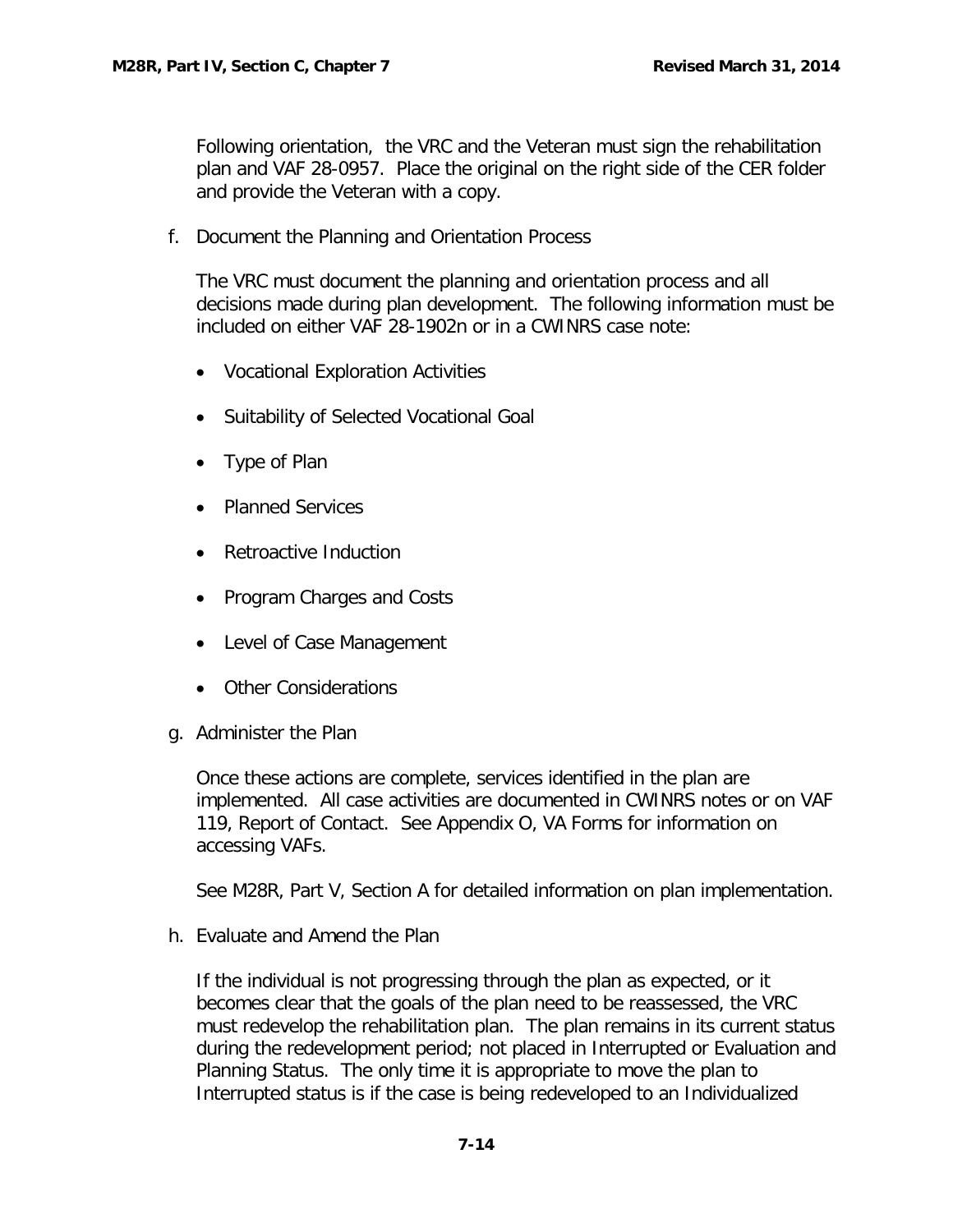Independent Living Plan (IILP). This ensures that the statutory limits placed on IILPs are not exceeded.

<span id="page-15-0"></span>i. Develop the Individualized Employment Assistance Plan (IEAP)

If the individual has achieved the objectives of the IWRP and is considered to be job ready, then the VRC may develop the IEAP and change the case status to job ready. It is important to note that services must be provided in Rehabilitation to the Point of Employability (RTE) status before movement into job ready status and the development of an IEAP. The VRC must ensure that all the objectives of the IEAP specifically address identified needs to obtain and maintain suitable employment. After a joint review of the plan, the VRC and Veteran must sign the plan. The VRC must provide a copy of the signed plan to the Veteran, and file the original on the right side of the CER folder.

After 30 days in job ready status, the VRC must determine if the Veteran is entitled to an employment adjustment allowance (EAA) and administer as appropriate. The VRC, or designated VR&E staff member, can only authorize EAA only if the Veteran has received services under an IWRP and is declared job ready. See M28R.V.B.10 for additional information on the payment and processing of EAA.

It is important to note that all IEAPs must be preceded by an IWRP or combined IWRP/IEAP. The only time the VRC can develop an IEAP without first providing services in an IWRP is when the individual is a prior vocational rehabilitation program participant who qualifies for a program of solely employment assistance, as outlined in 38 U.S.C. 3117.

- <span id="page-15-2"></span><span id="page-15-1"></span>7.05 Outcomes of Employment through Long-Term Services Plans
	- a. Rehabilitated

The intent of Chapter 31 is to enable Veterans, to the maximum extent possible, to become employable and to obtain and maintain suitable employment. Per 38 CFR 21.283, the VRC may move the case to Rehabilitated status when the Veteran has:

- Successfully completed the employment through long-term services program goals, and
- Maintained suitable employment for at least 60 days.